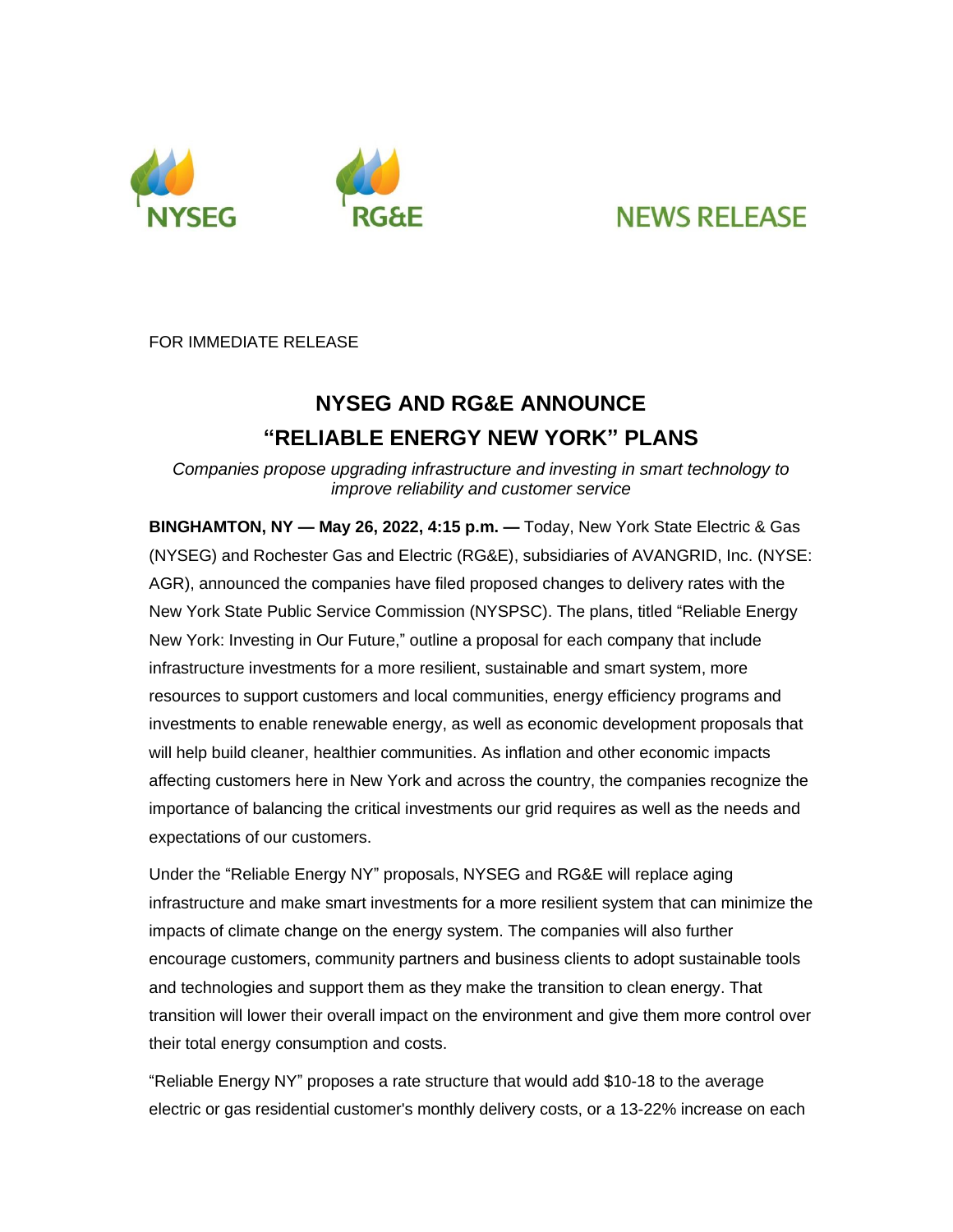total bill. New delivery rates are proposed to go into effect May 1, 2023. Even with these proposed increases in delivery rates, the companies will continue to have among the lowest electric and gas rates in New York.

Key aspects of the "Reliable Energy NY" plans include investments in:

- **Reliability and resilience,** which includes upgrades to critical infrastructure like substations to limit the impacts of increased flooding, installing more than 10,000 new, stronger poles a year and tree wire that can withstand more intense and more frequent storms, increased and smart tree trimming driven by data and analytics.
- **More customer resources** including increased automated options to reflect our customers' preferences for interacting with us, enhanced resources for customers who are elderly (typically on a fixed income) or are low-to-moderate income (LMI), and additional employees for our customer call centers to respond to customer questions and concerns. We will assist disadvantaged communities and LMI customers through focused energy efficiency program offerings, such as our ongoing collaboration and support of NYSERDA's Empower Program, which promotes free energy audits and efficiency upgrades for income-eligible customers. We will provide ongoing referrals from our low-income billing assistance programs. Additionally, continued participation in the Statewide Affordable Energy Efficiency Multi-Family Program (AMEEP) will allow us to provide free energy audits and efficiency upgrades for low-income, multi-family dwellings.
- **Investments in smart technology** including more grid automation tools to reduce outage impacts and manage outages remotely – these investments will mean that when outages do occur, they will be identified earlier and power can be restored faster and fewer customers will be affected. The plans also propose the development of an eportal for municipalities to check on the status of service interruptions, impacts on critical facilities and restoration status, and investing in an automated customer communications system to ensure positive contact with customers who use life support equipment (LSE) during storms.
- **Enabling clean energy.** The existing New York energy grid was not built with renewable energy sources in mind. That's why we are proposing investments in smart technology that will improve reliability and enable us to connect more renewables, like wind and solar, to our system more effectively, efficiently and safely. In addition, our investments will help achieve emissions reductions through supporting electrification of buildings and transportation. The plans also propose procuring 11MW of companyowned battery storage and another 70MW of company-owned solar for low-income customers, supporting adoption of our Heat Pump Make-Ready program, and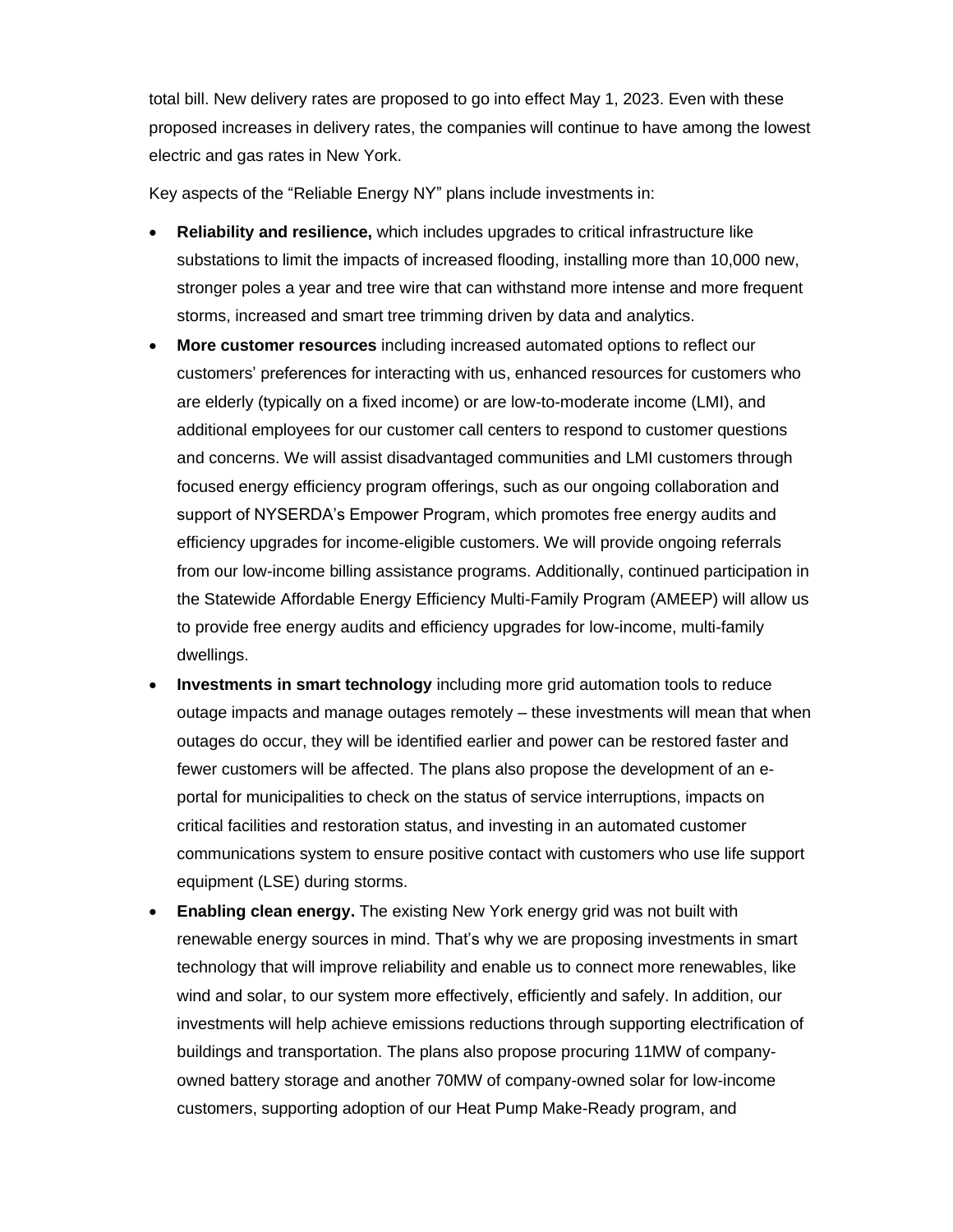expanding EV infrastructure by 700% to support New York's mandate of over 161,000 EVs in our service territories by 2025. Our low-income retail lighting program helps customers choose LED light bulbs over traditional or halogen incandescent bulbs through informational signage and discounts at big box stores and local retailers, as well as through LED bulb donations to area food banks. In our gas distribution business, we will continue our gas leak-prone pipe replacement programs while looking for opportunities to invest in green hydrogen and renewable natural gas blending.

Under the Public Service Law, the rates proposed in "Reliable Energy NY" are for a oneyear period and will not immediately go into effect upon filing; the filing starts an 11-month process. The process includes a review of the filings by the Department of Public Service and other interested parties, questions to NYSEG and RG&E and, as appropriate, responsive testimony. During this process, we will seek to engage in discussions with parties regarding potential multi-year rate recovery of costs to mitigate annual impacts on customers.

# # #

**About NYSEG:** New York State Electric & Gas Corporation (NYSEG) is a subsidiary of AVANGRID, Inc. Established in 1852, NYSEG operates approximately 35,000 miles of electric distribution lines and 4,500 miles of electric transmission lines across more than 40% of upstate New York. It also operates more than 8,150 miles of natural gas distribution pipelines and 20 miles of gas transmission pipelines. It serves approximately 894,000 electricity customers and 266,000 natural gas customers. For more information, visit www.nyseg.com.

**About RG&E:** Rochester Gas and Electric Corporation (RG&E) is a subsidiary of AVANGRID, Inc. Established in 1848, RG&E operates approximately 8,800 miles of electric distribution lines and 1,100 miles of electric transmission lines. It also operates approximately 10,600 miles of natural gas distribution pipelines and 105 miles of gas transmission pipelines. It serves approximately 378,500 electricity customers and 313,000 natural gas customers in a nine-county region in New York surrounding the City of Rochester. For more information, visi[t www.rge.com.](http://www.rge.com/)

**About AVANGRID:** AVANGRID, Inc. (NYSE: AGR) aspires to be the leading sustainable energy company in the United States. Headquartered in Orange, CT with approximately \$40 billion in assets and operations in 24 U.S. states, AVANGRID has two primary lines of business: Avangrid Networks and Avangrid Renewables. Avangrid Networks owns and operates eight electric and natural gas utilities, serving more than 3.3 million customers in New York and New England. Avangrid Renewables owns and operates a portfolio of renewable energy generation facilities across the United States. AVANGRID employs more than 7,000 people and has been recognized by JUST Capital in 2021 and 2022 as one of the JUST 100 companies – a ranking of America's best corporate citizens. In 2022, AVANGRID ranked second within the utility sector for its commitment to the environment and the communities it serves. The company supports the U.N.'s Sustainable Development Goals and was named among the World's Most Ethical Companies in 2022 for the fourth consecutive year by the Ethisphere Institute. For more information, visit [www.avangrid.com.](http://www.avangrid.com/)